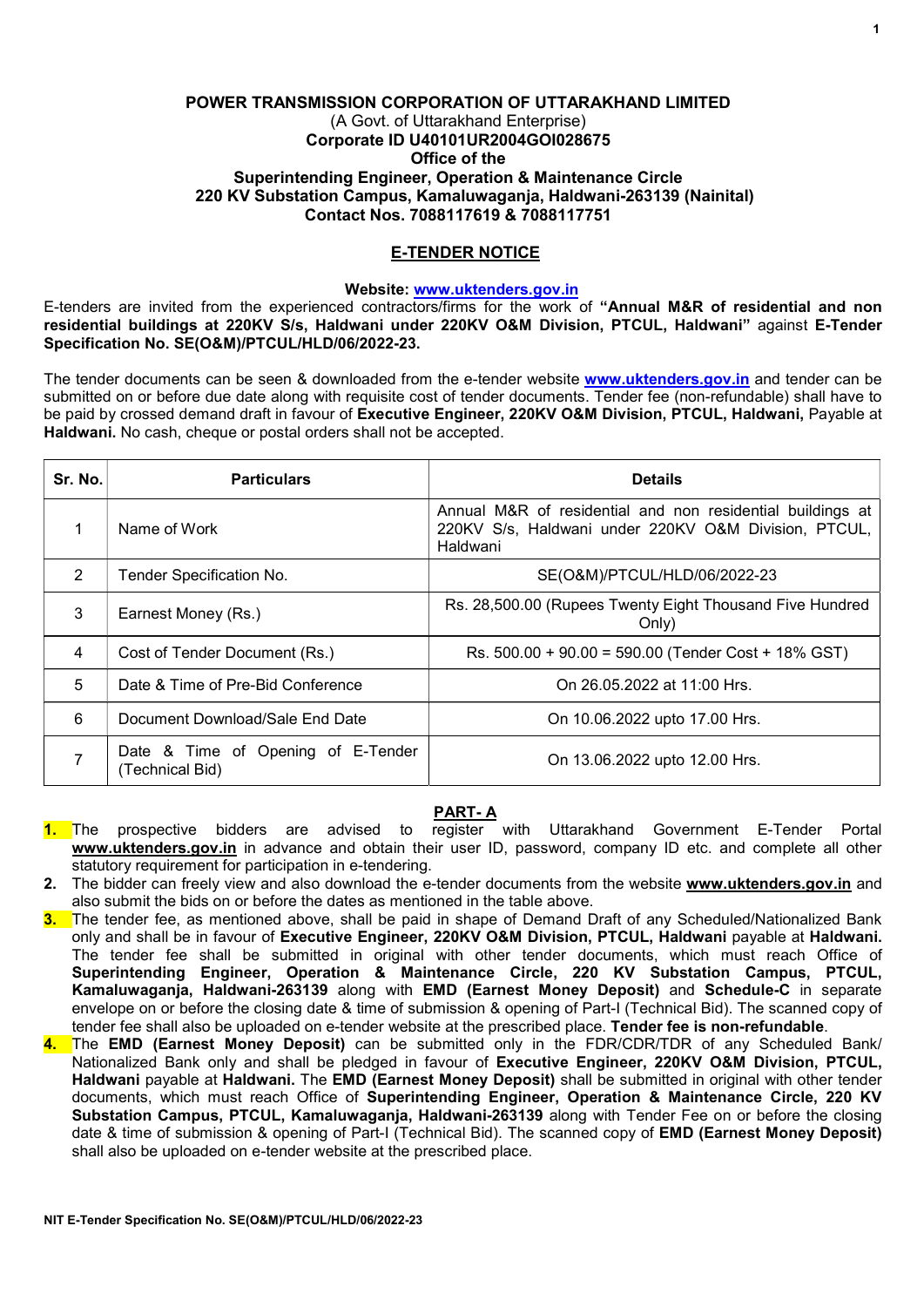$\overline{2}$ 

- 5. The bidder has to quote their prices in 'price bid format/BOQ in excel sheet' only as given on e-tender website. The price bid in PDF is strictly not to be submitted/ uploaded. The schedule P2 (Price incidence of deviation) is given in excel format. If applicable, the bidder shall fill the same and upload with the price bid in PDF format. 6. The bidder also to upload the duly filled 'PQR sheet in excel' on e-tender website.
- 
- 7. All the tender documents will be carried out only through e-tendering mode and the bidder has to submit all his tender documents (Like PQR Excel Sheet and Price Bid) in the e-tendering website **www.uktenders.gov.in** and in the meantime the bidders have to scan their Tender Fee, EMD (Earnest Money Deposit), and all the pre-qualifying documents/Supporting Documents for uploading and also submit the hard copy of the same (at least 2 sets) to the undersigned office within the last date and time of the submission of tender.
- 8. If in any case two or more bidder quotes the lowest rate for the same work, the work will be divided equally among the bidders those offering the equal quotes/rates. The right of equal division/allotment of work will be wholly reserved with the authority of calling the tender. After participation in tender if the lowest bidder disagree with the above clause the EMD so deposited with the bid will be forfeited by the concerning authority.

## 9. Joint Venture Firm:-

- (a) In case a bid is submitted by a bidder as a Joint Venture (JV) firm then such joint venture will be allowed for a maximum of two firms only where one will be the lead partner and the other firm will be treated as JV partner.
- (b) In case of Joint Venture, the following condition shall also apply:-
- (c) One of the partners shall be nominated as lead Partner, and this authorization shall be evidenced by submitting a Power of Attorney signed by legally authorized signatories of all the Partners.
- (d) The Lead Partner shall be authorized to incur liabilities and receive instructions for and on behalf of any partners of the Joint Venture, and the entire execution of the Contract, including payment, shall be done exclusively with the LEAD PARTNER.
- (e) All partners of the Joint Venture shall be liable jointly and severally for the execution of the Contract in accordance with the contract terms, and a statement to this effect shall be included in the authorization mentioned under (c) above as well as in the Bid Form and in the Contract form (in case of successful Bid).
- (f) Agreement entered into by the joint venture partners shall be submitted with the bid and will remain in force during the tenancy of contract and Guarantee Period thereafter.
- (g) The lead partner of the Joint Venture firm shall meet 100% of the technical qualifying requirement (TQR) of the respective tender.
- (h) All the partners of JV firms should have the experience for activities of construction/manufacturing of items or equipment's/supply of items or equipment's or products meant for transmission utilities only.
- (i) The above cited requirements are only indicative. The owner reserves the right or requisitions any other relevant information and also reserves the right to reject the Bid proposal of any Bidder, if in the Owner's opinion the Qualification data is incomplete and Bidder is not qualified to perform the Contract satisfactorily.
- 10. This office shall not be responsible if the Tender fee, EMD (Earnest Money Deposit) and Schedule is delayed in transit or is not made available by the Postal Department/Courier at the prescribed address.
- 11. E-tenders shall be received and opened on the date as mentioned above or any extension thereof. In case the above date is declared a holiday, the tenders will be received & opened on the next working day.
- 12. It is mandatory for the bidder to submit the hard copy in original of the following in Rs.100.00 stamp duly notarized, as per the format given in the Tender Form of the tender documents and also upload the copy of the same on e-tender website with the supporting document of technical bid proposal:-
	- (a) Bid Validity Declaration (As per Format).
	- (b) Declaration regarding correctness of the documents (As per format).
- 13. The bidders are requested to read all the instructions/conditions of the bid documents & NIT carefully and submit their bid accordingly. Be insured that all the required and supporting documents have to be uploaded on e-tender website.
- 14. As per guidelines/circular dated 31.08.2011 and dated 18.04.2010 by Directorate STQC, IT Department, New Delhi and CVC, Govt. of India, the use of Class-3 Digital Signature, procured from any certifying authority, is made mandatory for the contractors/firms to login on the website www.uktenders.gov.in. For any details regarding etendering contact mobile no. +91-8899890000 or for technical queries 24×7 Help Desk no. 0120-4200462, 0120- 4001002, 0120-4001005, 0120-6277787 or e-mail at support-eproc@nic.in.

Superintending Engineer Operation & Maintenance Circle 220 KV Substation Campus, Kamaluwaganja Haldwani-263139 (Nainital)

"Save Electricity in the Interest of Nation"